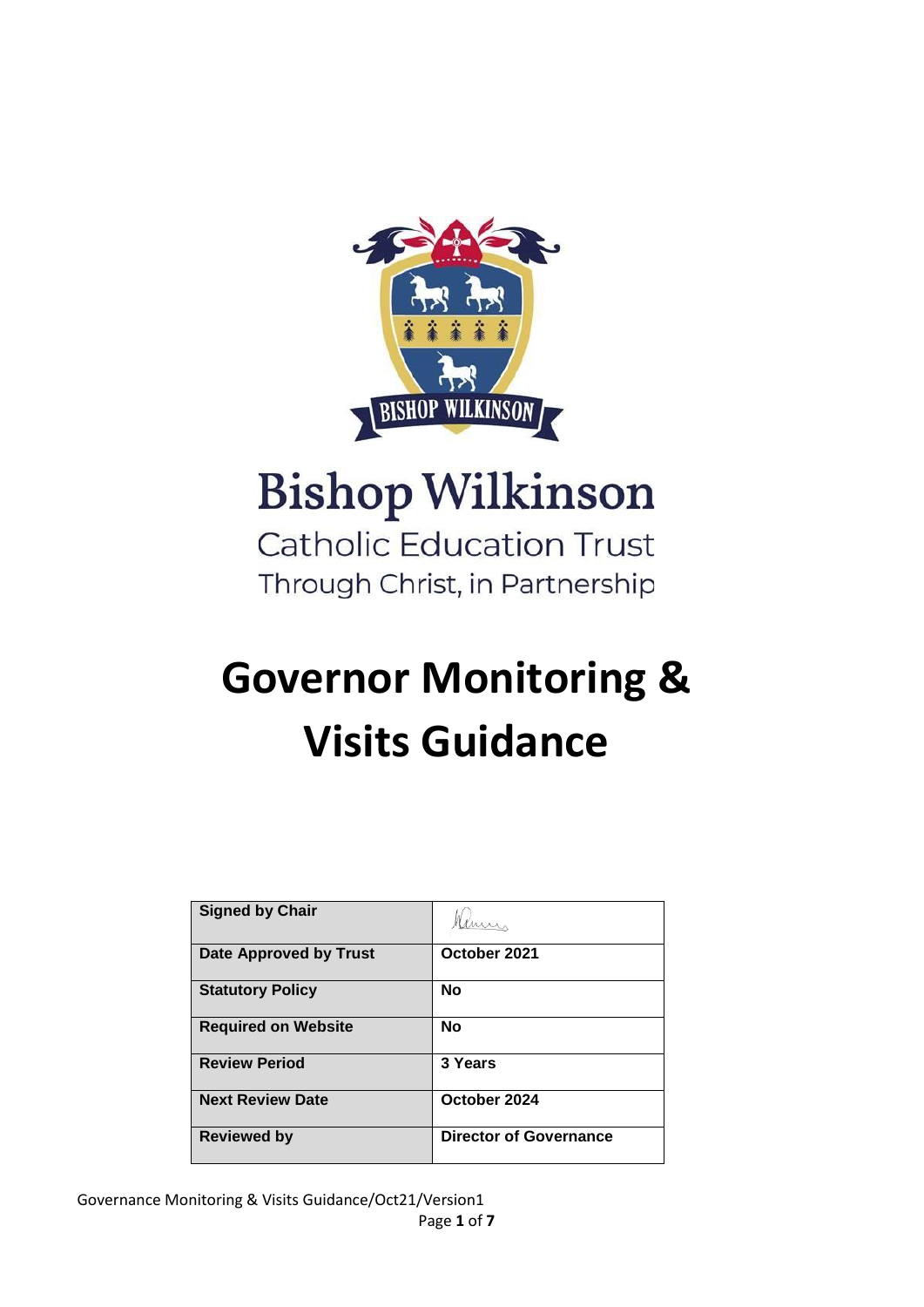### **Introduction**

Within a Multi Academy Trust the Board of Directors is the accountable body for the monitoring of standards, performance and outcomes in the schools within the Trust. By the appointing of Local Governing Committees (LGCs) the Directors have delegated this function to those responsible for governance at local level. In turn the LGC are accountable to the Trust Board for undertaking this key function.

One way in which the LGC fulfil this key function is through undertaking monitoring visits in school across key areas. Governor monitoring is, in its simplest form, an activity where Governors get to know their school well and are able to see first-hand how the school functions and performs. This activity deepens Governor knowledge. Governors who know their school well are able to make more informed, focused and strategic decisions and can gather first hand evidence on the impact of these decisions.

The purpose of this guidance is to provide clarity on the purpose of Governor monitoring visits and how these might be arranged and conducted to ensure a cohesive approach which is understood by staff and Governors.

This guidance applies to formal school visits made for the purpose of Governor monitoring and not to informal visits to the school that Governors may make in any other capacity such as a parent, a member of staff, the Chair making a regular visit to see the Headteacher, helping at a school event, volunteering in school or attending a school function or educational visit.

#### **Consultation**

This guidance was written by the Director of Governance in consultation with the Trust Board, the COO, the Governance team and Local Governors.

This guidance should be shared with staff in school.

#### **Procedures and Practice**

#### **Formal Governor Monitoring - How Governors are Linked**

Governors can be linked in a number of ways, but the focus of any formal monitoring visit should be linked to a priority in the School Improvement Plan as the Governors role is strategic and the plan is the schools and Governors strategic plan.

The LGC should produce an annual plan of visits, spread evenly across the year to cover the key issues as identified in the school improvement plan and any other key areas as determined by the LGC. There must be a Governor linked to Safeguarding but you may also look to link Governors to other key areas such as SEND, Pupil Premium, Catch Up Funding, Wellbeing, Health and Safety, this list it not exhaustive and is determined by the needs of individual schools.

There should be 2/3 visits per year as determined by the focus but no more than one a term of up to an hour maximum in length, unless otherwise pre-determined as necessarily longer.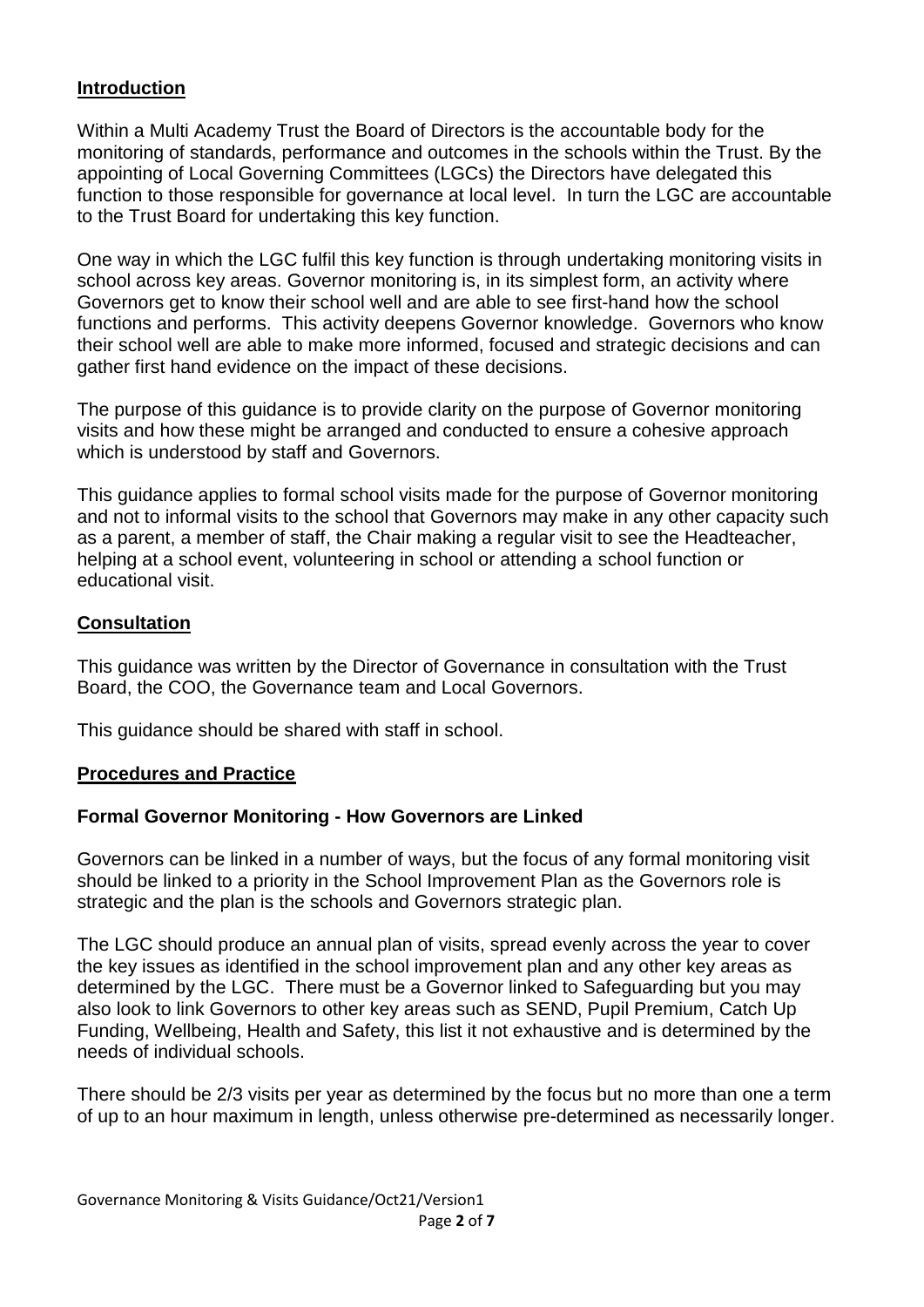Visits are arranged by the Governor with the Headteacher/subject lead*.* Ideally visits should fall in line with the school existing timetable of internal monitoring where possible to ensure a joined up approach and to reduce repetition.

It may be possible for visits to take place outside of the timings of the normal school day where appropriate and convenient for both the member of staff and the Governor.

## **Benefits of Monitoring**

#### To Governors:

- To be able to raise direct questions
- To develop a greater understanding of areas/activities
- To gather information and provide oversight
- To clarify if something is happening (policy/procedure/action/improvement)
- To develop knowledge of strengths and areas for development
- To gain background information to support challenge
- To see improvements to celebrate
- To see the impact of previous LGC decisions
- To be ready for Ofsted
- To develop effective relationships with the staff
- To get to know pupils
- To recognise different teaching styles
- To understand the environment in which staff work
- To monitor policies in action
- To inform decision making
- To find out what resources are needed and prioritise them

### To staff:

- To demonstrate to Governors the reality of the school and classroom
- To highlight areas to celebrate and improvements
- To highlight challenges
- To get to know Governors
- To demonstrate their contribution and progress towards a school improvement plan key issue (where applicable)
- To better understand the Governors' roles and responsibilities
- To have an opportunity to reflect on practice through discussion

## **Protocol/Process for Visits**

### Before

- Identify objectives of the visit and link to school improvement plan
- Arrange a time and date with adequate notice & share the purpose of the visit with the member of staff
- Ask the member of staff how they want you to integrate into the visit if you need to be in class, clarify is there any specific do's or don't in that particular environment
- Ask the member of staff if it is possible to see any relevant supporting documents beforehand to aid with preparation

Governance Monitoring & Visits Guidance/Oct21/Version1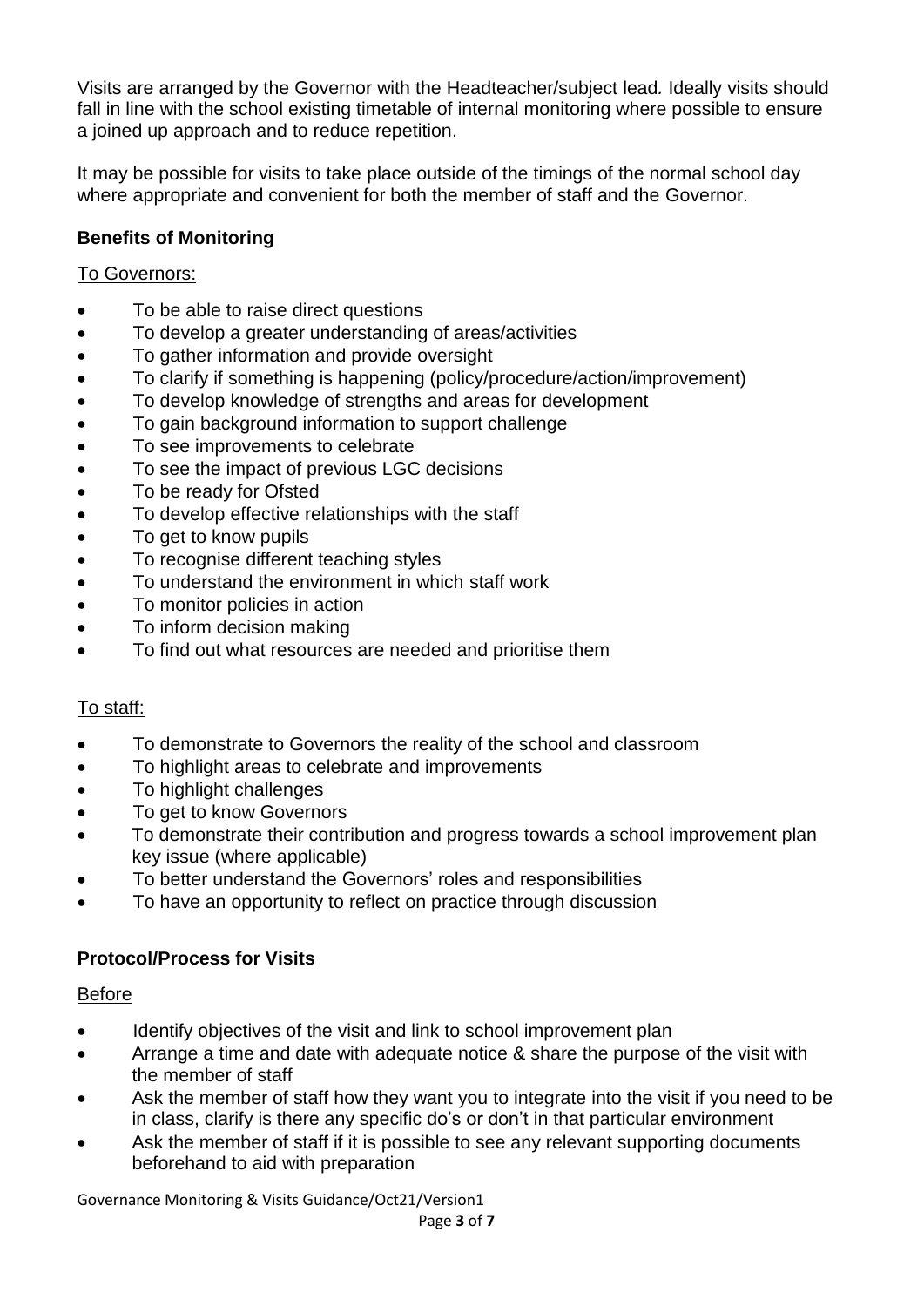- Ensure you are familiar with any relevant/related school policy
- Prepare questions and submit to staff in advance if possible.

## During

Governors make visit on behalf of the LGC**. It is not appropriate to make judgements or promises on behalf of the LGC.**

- Be punctual
- Keep to the agreed timetable but be flexible
- Only get involved with the pupils, if in a classroom, as directed by the member of staff
- Observe discretely
- Only take notes when appropriate to do so for the purpose of discussion points or to inform your feedback. Be clear with the member of staff the purpose of any note taking
- Do not distract staff during a lesson, interact, don't interrupt
- Be courteous, friendly but neutral and not critical
- Don't lose sight of the purpose of your visit
- Listen to staff and pupils
- Adhere to all safeguarding practices
- Observe protocol and be sensitive to surroundings
- Discuss what you have observed with the member of staff
- Clarify any issue you are unclear about with the member of staff

### After

- Thank the member of staff for their time and arrange a follow up visit if appropriate
- Discuss your visit including any concerns with the Headteacher immediately or soon after the visit
- Write a draft report using the attached proforma. Consider whether the purpose of has been achieved. Has the visit enhanced relationships? Have you learnt more about the school? What's the impact of the visit and what next?
- In the report be open, honest, positive and respectful, using professional language
- Submit your draft report to the Headteacher for approval
- Share the draft report, after consideration by the Headteacher, with the member of staff
- Share the approved report at the next appropriate LGC meeting
- The Board of Directors may request copies of report be submitted to demonstrate accountability in key areas.

## **Conduct, Protocol and Confidentiality**

Governor visits to school are not a form of inspection. Governors must not make any judgments about the professional expertise of staff. That is the role of the Headteacher. Judgements should not be articulated verbally or in writing and it should be made clear to staff that this is not the Governors role.

Governors must adhere to the LGC Code of Conduct and the standards of presentation expected of all staff.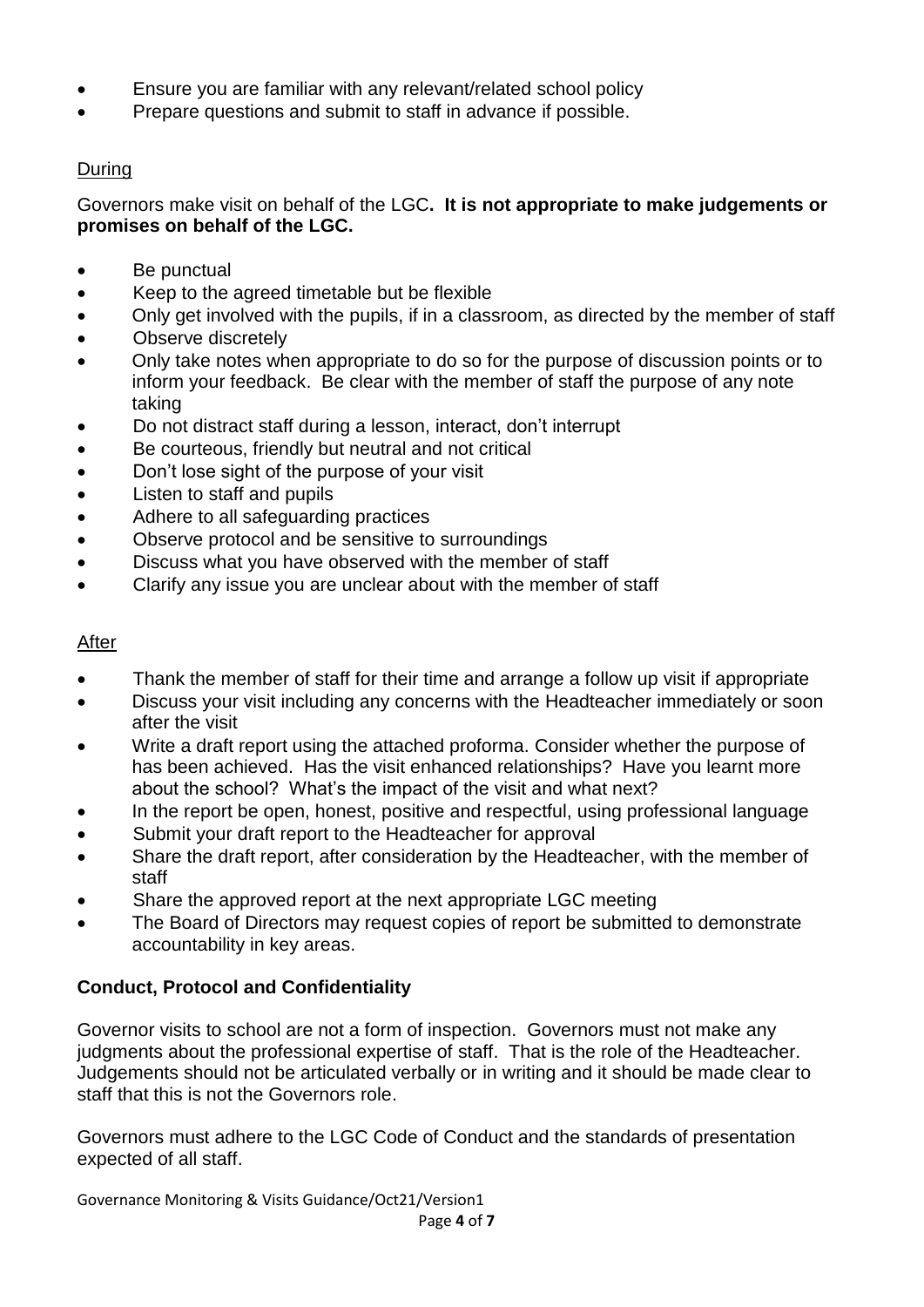Governors should be mindful that whilst undertaking Governor duties they are a representative of the whole LGC through their words and actions.

Governor must be mindful of the workload on staff and adhere to agree timings for visits, as must staff be with Governors.

Where relevant Governors should ask questions about teaching and learning with a focus on the progress of groups not individual pupils.

Governors should keep an open mind and not express personal opinions on controversial issues if pressed.

Governors have no automatic right of access to the school. Therefore, Governors should not turn up unannounced. All visits should be prearranged as a matter of courtesy and to ensure appropriate preparation can be undertaken.

Governors should never be put in a position where they would be unaccompanied or are likely to become unaccompanied with pupils.

Governor monitoring visits should not be used as an opportunity to check on the progress of a Governors own child or pursue a personal agenda or issue.

Governor visits might involve sitting in on part/all of a lesson, meeting with a member of staff, observing an anonymised book scrutiny or anonymised pupil progress meeting alongside a member of staff, undertaking a guided learning walk with a clear focus around the school, examining documentation/data, reviewing anonymise logs, observing a subject deep dive.

Where Governors are to ask questions of pupils these should be agreed in advance.

Confidentially must be adhered to regarding visits. Verbal feedback should be limited to the Headteacher/senior leader but not with other staff, parents, or pupils. Staff and pupils must be anonymised in any report.

#### **Monitoring and Review**

This Trust guidance will be reviewed every 3 years by the Director of Governance in conjunction with the COO and Governance Team.

#### **Appendices**

Appendix 1 Visits Report Proforma



**Bishop Wilkinson** Catholic Education Trust Through Christ, in Partnership

Part of the Bishop Wilkinson Catholic Education Trust Company Registration Number 07890590

Governance Monitoring & Visits Guidance/Oct21/Version1

Page **5** of **7**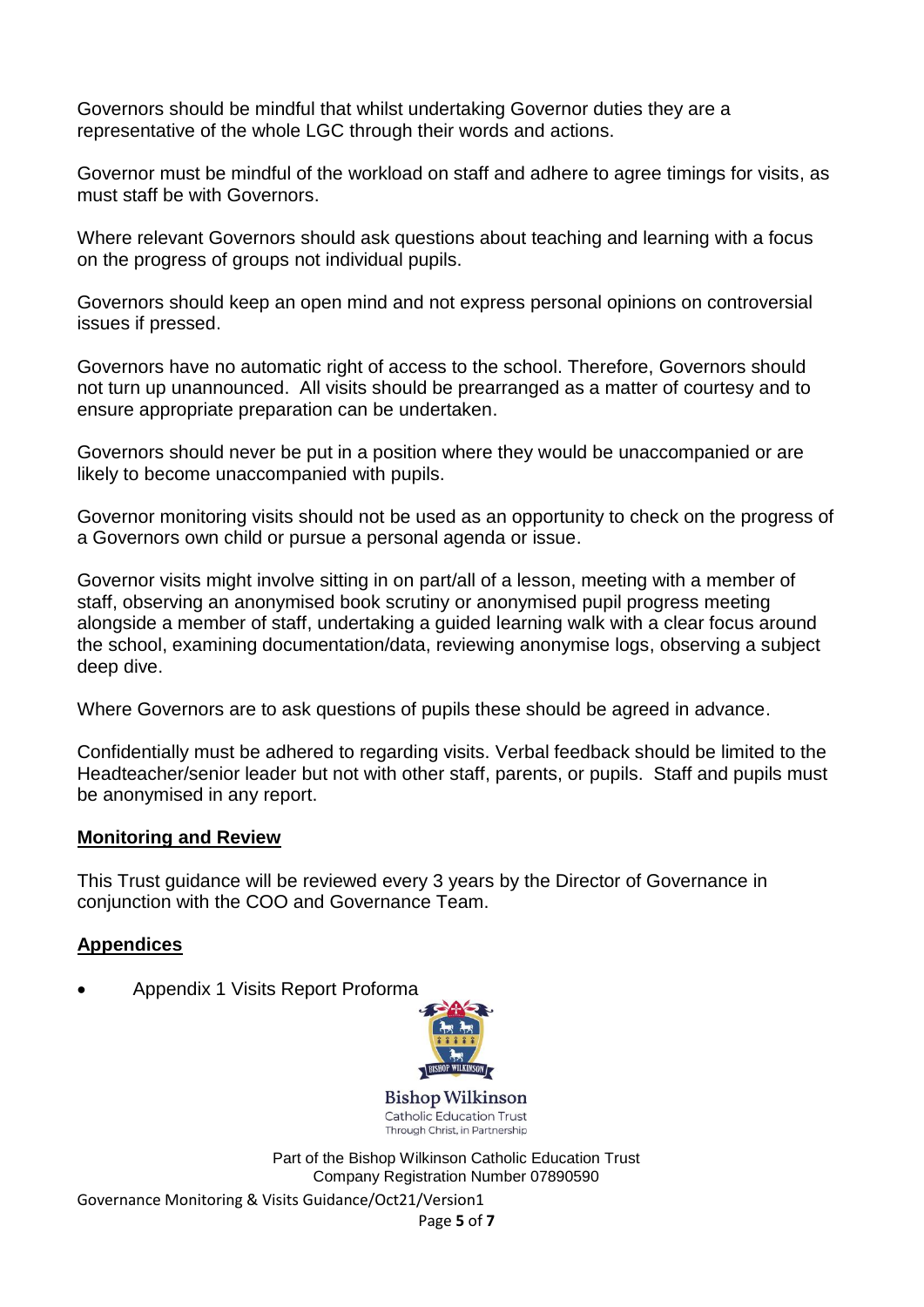| <b>ADD School Name</b><br><b>ADD School Logo</b>  |  |
|---------------------------------------------------|--|
| <b>Governor Monitoring Rolling Report 2021/22</b> |  |
| <b>Focus</b>                                      |  |
| <b>School Improvement Plan Link/s</b>             |  |
|                                                   |  |
| <b>Date</b>                                       |  |
| <b>Attendees</b>                                  |  |
| <b>Summary of Activities</b>                      |  |
| <b>Impact of Visit</b>                            |  |
| <b>Staff Comments</b>                             |  |
| <b>Next Meeting Date -</b>                        |  |
| <b>Next Meeting Focus/Further Questions</b>       |  |
| <b>Date</b>                                       |  |
| <b>Attendees</b>                                  |  |
| <b>Summary of Activities</b>                      |  |
| <b>Impact of Visit</b>                            |  |
| <b>Staff Comments</b>                             |  |
| <b>Next Meeting Date -</b>                        |  |
| <b>Next Meeting Focus/ Further Questions</b>      |  |
| $\bullet$                                         |  |